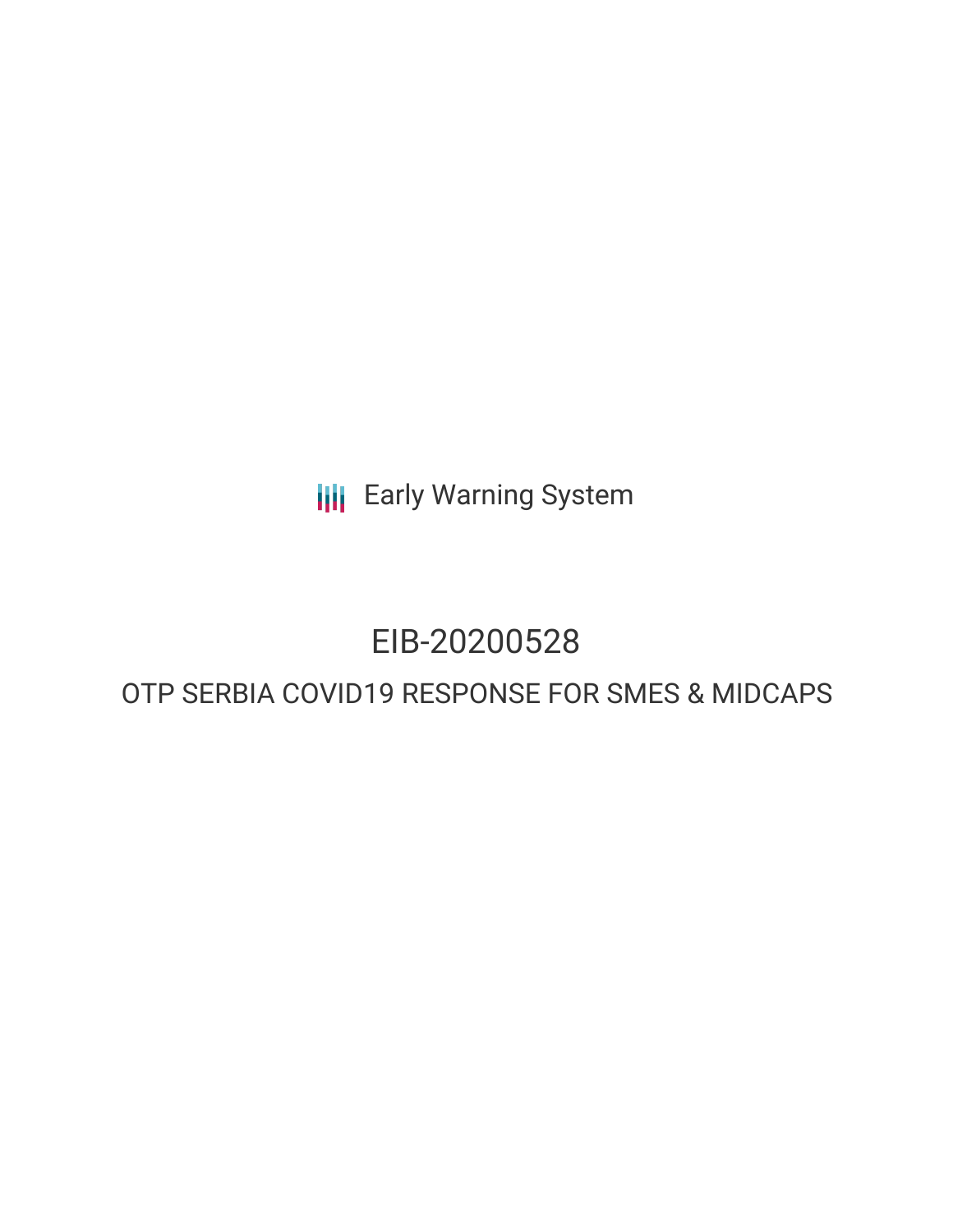

## **Quick Facts**

| <b>Countries</b>                         | Serbia                                                                                                |
|------------------------------------------|-------------------------------------------------------------------------------------------------------|
| <b>Financial Institutions</b>            | European Investment Bank (EIB)                                                                        |
| <b>Status</b>                            | Approved                                                                                              |
| <b>Bank Risk Rating</b>                  | U                                                                                                     |
| <b>Voting Date</b>                       | 2020-11-12                                                                                            |
| <b>Borrower</b>                          | OTP BANKA SRBIJA AD BEOGRAD, OTP LEASING SRBIJA DOO BEOGRAD (NOVI BEOGRAD), VOJVODANSKA BANKA AD NOVI |
| <b>Sectors</b>                           | <b>Education and Health, Finance</b>                                                                  |
| <b>Investment Type(s)</b>                | Loan                                                                                                  |
| Investment Amount (USD) \$106.24 million |                                                                                                       |
| <b>Loan Amount (USD)</b>                 | $$106.24$ million                                                                                     |
|                                          |                                                                                                       |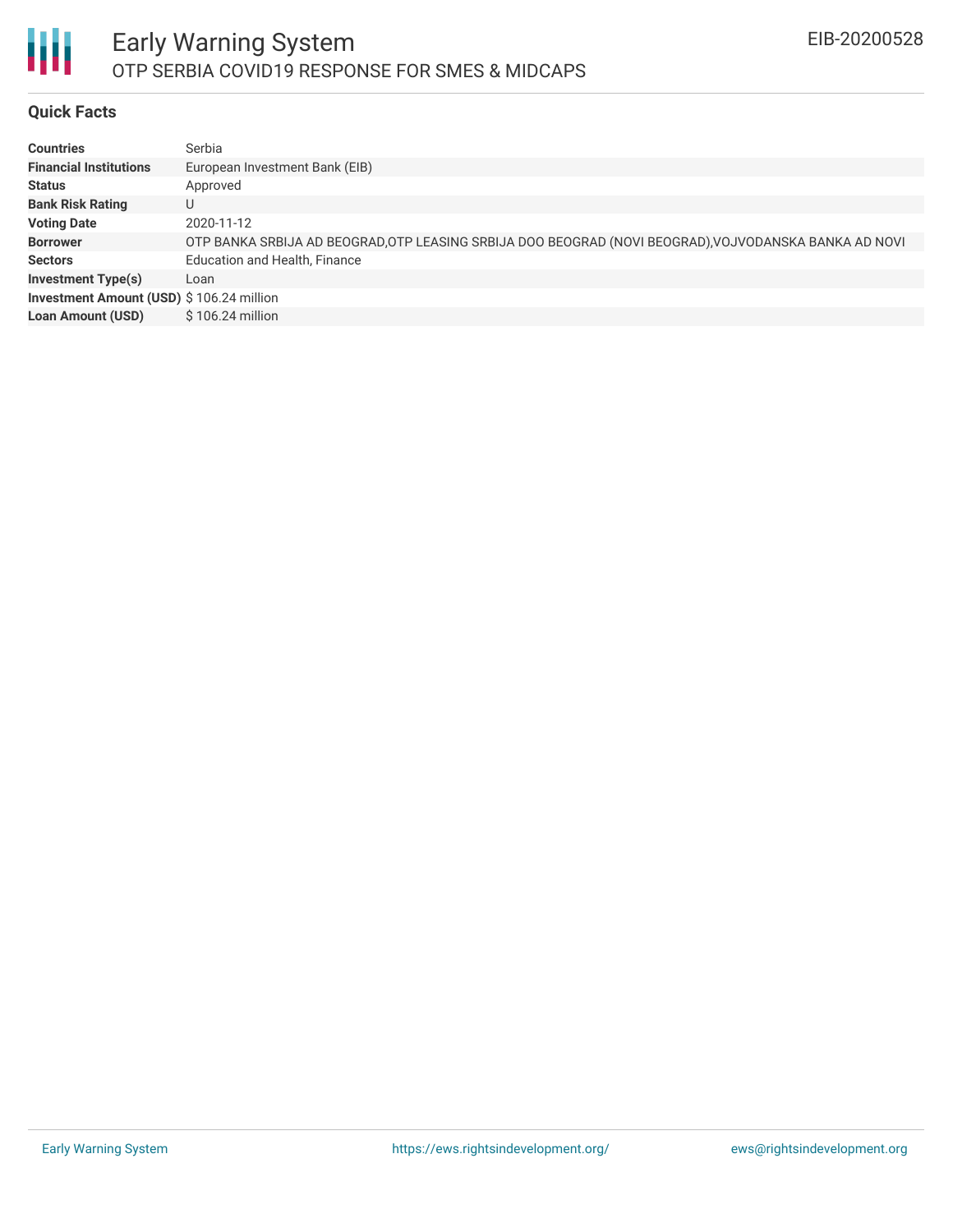

## **Project Description**

According to EIB website, the dedicated EIB loan in support of small and medium-sized enterprises (SMEs) and mid-caps in Serbia. As part of the overall response to COVID-19, the operation will support the financial intermediaries with temporary emergency measures to facilitate the provision of liquidity to SMEs and mid-caps and thereby contribute to mitigating the impact of the economic shock in the country.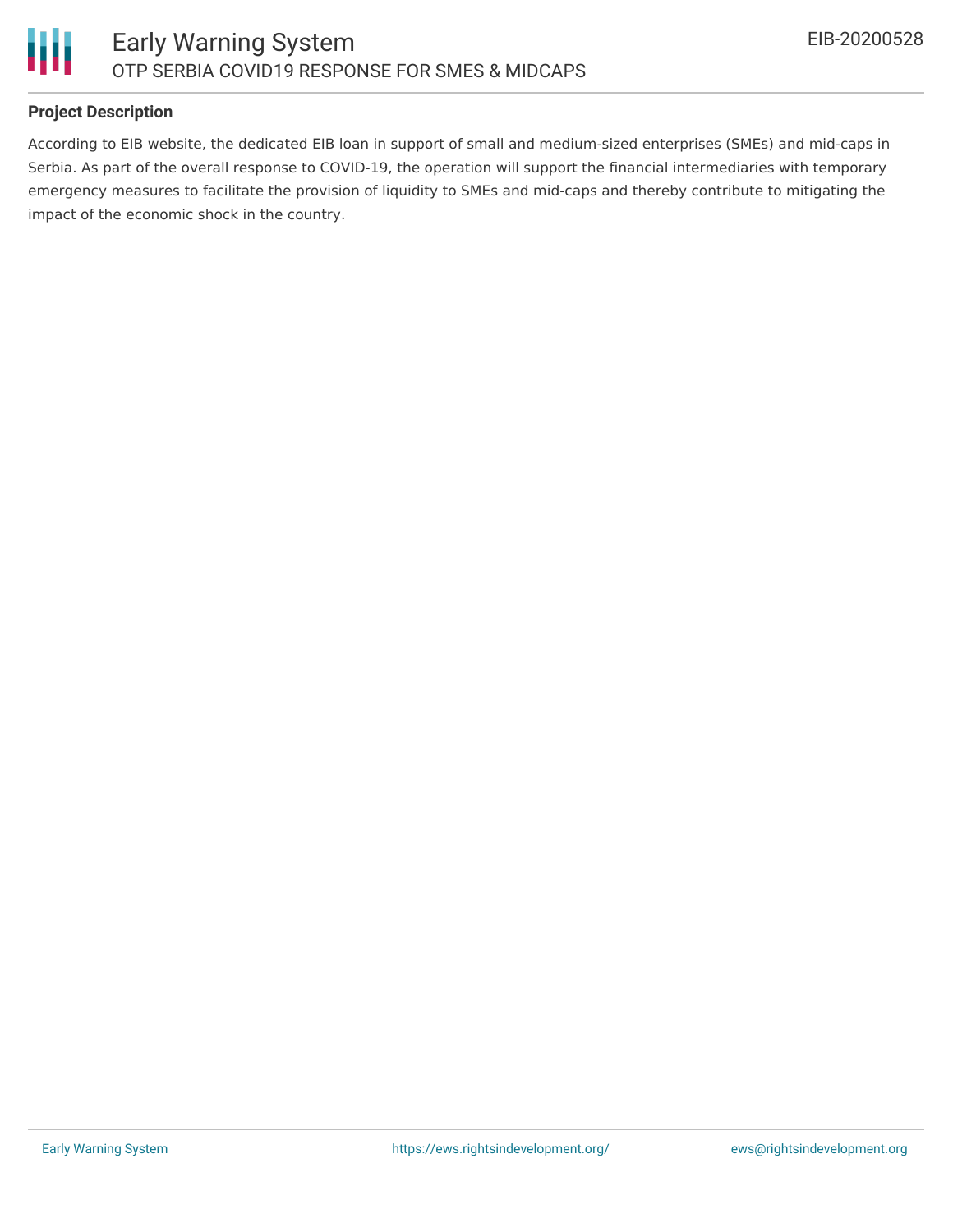#### **Investment Description**

European Investment Bank (EIB)

#### **Financial Intermediary**

Financial Intermediary: A commercial bank or financial institution that receives funds from a development bank. A financial intermediary then lends these funds to their clients (private actors) in the form of loans, bonds, guarantees and equity shares. Financial intermediaries include insurance, pension and equity funds. The direct financial relationship is between the development bank and the financial intermediary.

OTP [Leasing](file:///actor/2300/) (Financial Intermediary)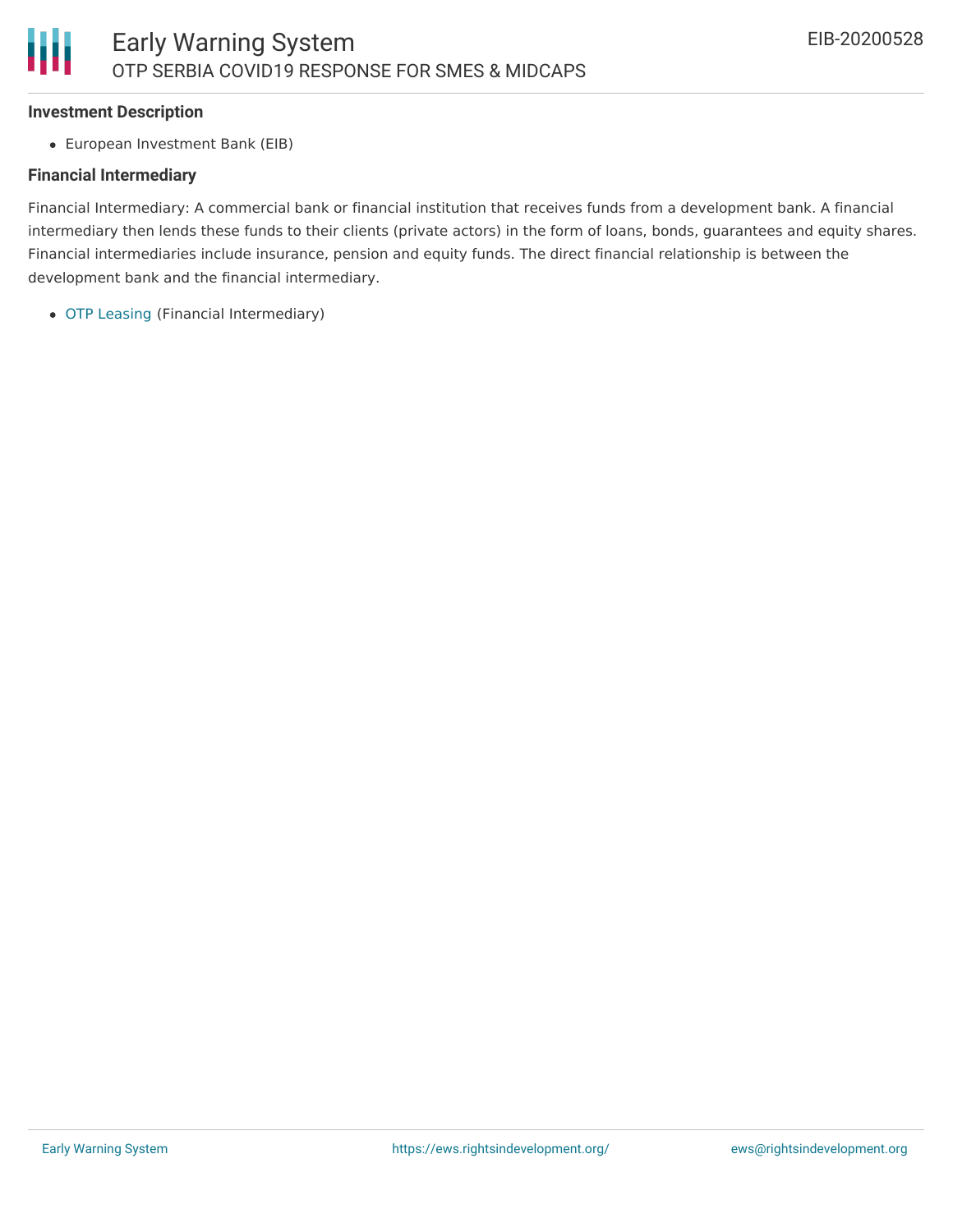#### **Contact Information**

No contact information provided at the time of disclosure.

#### **ACCESS TO INFORMATION**

You can submit an information request for project information at: https://www.eib.org/en/infocentre/registers/requestform/request-form-default.htm

#### **ACCOUNTABILITY MECHANISM OF EIB**

The EIB Complaints Mechanism is designed to facilitate and handle complaints against the EIB by individuals, organizations or corporations affected by EIB activities. When exercising the right to lodge a complaint against the EIB, any member of the public has access to a two-tier procedure, one internal - the Complaints Mechanism Office - and one external - the European Ombudsman. A complaint can be lodged via a written communication addressed to the Secretary General of the EIB, via email to the dedicated email address: complaints@eib.org, by completing the online complaint form available at the following address: http://www.eib.org/complaints/form via fax or delivered directly to the EIB Complaints Mechanism Division, any EIB local representation office or any EIB staff. For further details, check:

http://www.eib.org/attachments/strategies/complaints\_mechanism\_policy\_en.pdf

When dissatisfied with a complaint to the EIB Complaints Mechanism, citizens can then turn towards the European Ombudsman. A memorandum of Understanding has been signed between the EIB and the European Ombudsman establishes that citizens (even outside of the EU if the Ombudsman finds their complaint justified) can turn towards the Ombudsman on issues related to 'maladministration' by the EIB. Note that before going to the Ombudsman, an attempt must be made to resolve the case by contacting the EIB. In addition, the complaint must be made within two years of the date when the facts on which your complaint is based became known to you. You can write to the Ombudsman in any of the languages of the European Union. Additional details, including filing requirements and complaint forms, are available at: http://www.ombudsman.europa.eu/atyourservice/interactiveguide.faces